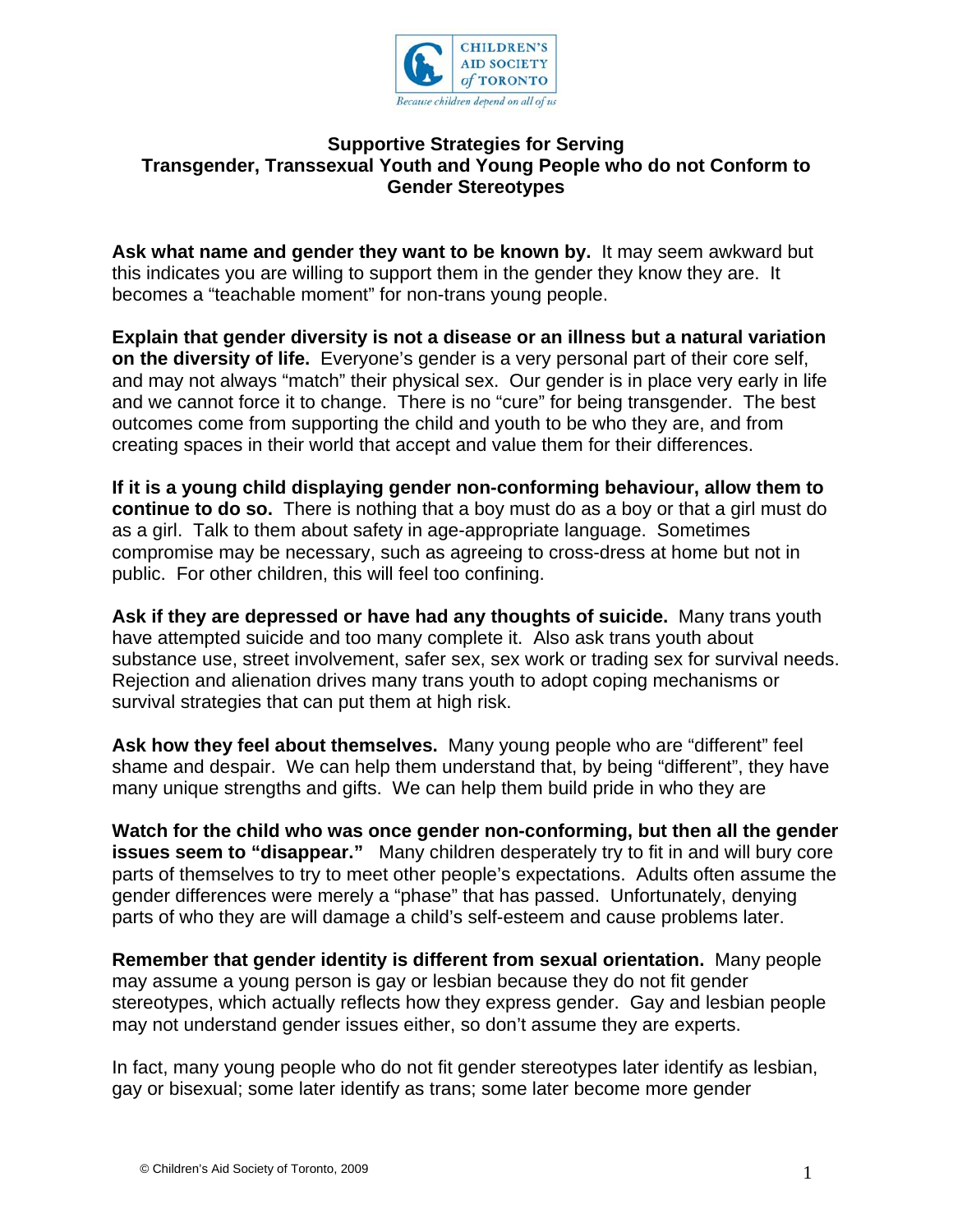conforming and do not identify as LGBTQ. What is important is to recognize the young person must go through their own process of self-exploration and allow their true self to emerge. They will need lots of information, access to other LGBTQ people and our full support. It is not our role to try to predict or change anyone else's identity.

**Educate yourself on the issues and current services and legislation.** You are not expected to know everything. Be willing to be honest about your ignorance and make a commitment to learn the answers to the questions.

**Don't try to diagnose.** Listen to what the child is saying and use this as a springboard for discussion. You don't have to think about medical intervention until just before puberty when it may be useful to consider puberty suppressant hormones for adolescents distressed about the **direction** of changes that puberty brings. Delaying puberty will give the young person time to sort out who they are. The other time to consider medical intervention, such as cross-sex hormones, is with a youth who is clearly wanting to transition (live primarily as their felt gender rather than as their physical sex) in order to better reflect their gender.

**Find out if they have told anyone else** and if so, what was their response.

**Ask the young person how their family, teachers and peers react to them.** Find out if they are being harassed, isolated, bullied, discriminated against or experiencing violence. Help them understand that the "problem" is not with who they are, but with other people failing to understand and appreciate people who are "different." Build their resilience by helping them learn strategies to deal with negative reactions by others. Make sure the spaces they are in are safe. Educate and advocate in those spaces for acceptance and safety.

**Work with parents and families to learn to accept and appreciate their child's differences.** Families may believe they are to blame for their child's differences, or that the child is just being "willful" or rebellious and that the child could choose to be "normal". Families may view their child's differences as shameful and negative. They may think they can force the child to change, perhaps believing this is for the child's own good. What families need to understand is that their child is just who they are and can't change who they. Families need to know that to pressure the child to try to change who they are is not only damaging to their self-esteem, but also conveys rejection and is likely to lead to high risks and poor outcomes for the young person. Families can learn that acceptance and support is what is likely to produce the best outcomes for their child. Help them tap into their underlying love for their child.<sup>[1](#page-1-0)</sup>

**Coach parents on how to advocate for their child.** You may also be called on to advocate for the child to be able to express the gender they are, or to deal with discrimination, harassment or bullying.

 $\overline{a}$ 

<span id="page-1-0"></span><sup>&</sup>lt;sup>1</sup> Ryan, C. (2006). Taken from presentation at the "Finding Better Ways" Conference of the Child Welfare League of America. Nashville, TN.